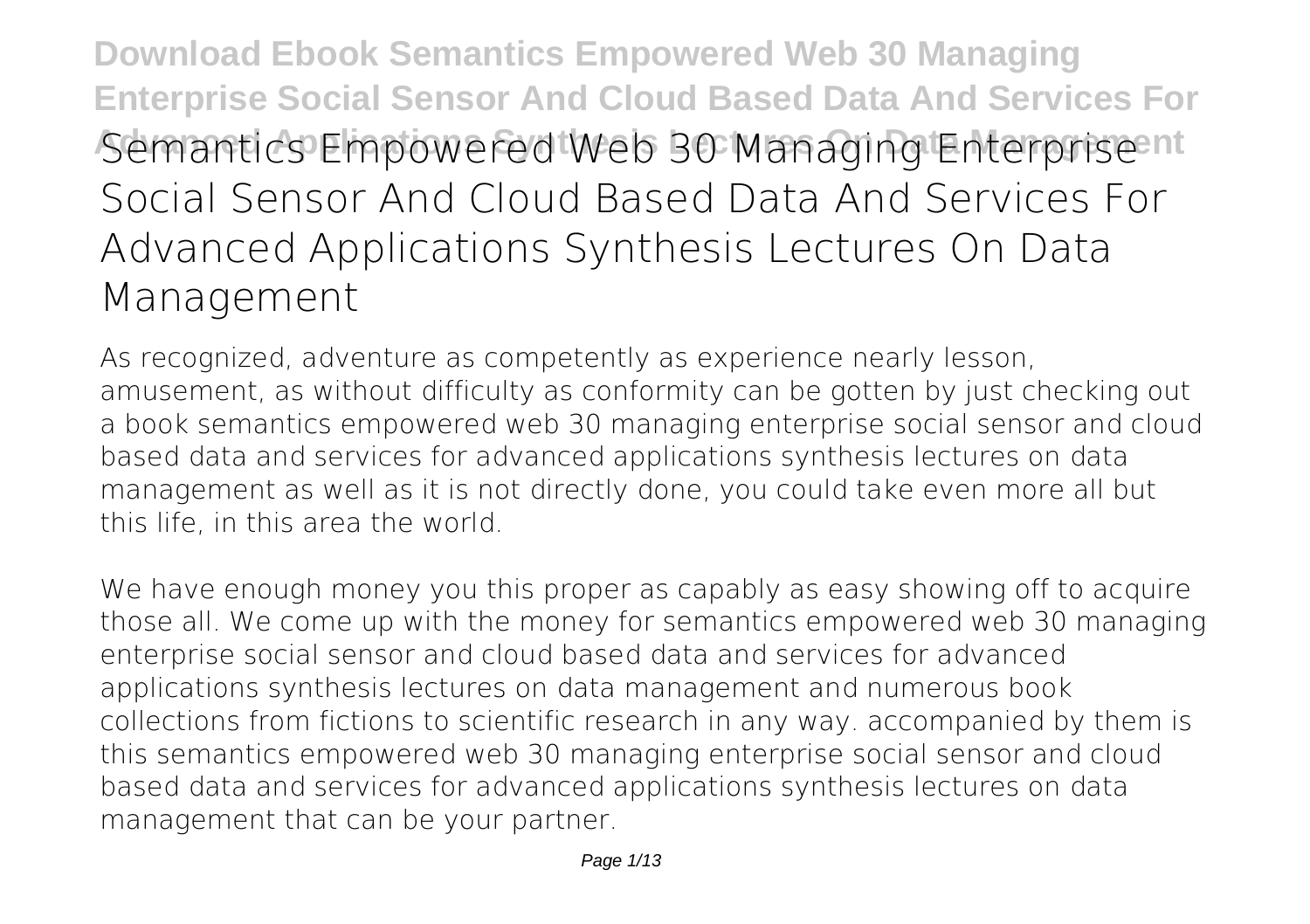**Download Ebook Semantics Empowered Web 30 Managing Enterprise Social Sensor And Cloud Based Data And Services For Advanced Applications Synthesis Lectures On Data Management A Philosophy of Software Design | John Ousterhout | Talks at Google** Web 3.0 Class 4: Types of Semantics and Semantic Annotation. **An Introduction to the Semantic Web Semantic Shift 30+ Tools to Build a Website in 2020 | Best Web Design Software** *Intro to the Semantic Web* Beyond Data Management with the Semantic Web and Data-Driven Cultures- Time Machine 2018 Semantics Empowered resCUe enviRonmEnt (SECURE) Demo web 3.0 Class 12 Semantic Social Data Earn \$30-\$100 PER HOUR Work From Home Translation Jobs (Make Money Online 2020) **Lexical Semantics** SEMANTICS-1: What is Semantics? *Think Fast, Talk Smart: Communication Techniques* Rust 3D Graphics in the Browser: Boilerplate Setup and WASM Introduction What is ontology? Introduction to the word and the concept Semantics The Semantic Web of Data Tim Berners-Lee *Introduction to Semantics* **The Future Internet: Service Web 3.0** Evolution Web 1.0, Web 2.0 to Web 3.0 What is the semantic web? Preparing for Project Cortex and the Future of Knowledge Management Getting Started with Data Governance – Some Practical Guidance *Web 3.0, Linked Data, and the Semantic Web: What's this all about?* EMPOWERMENT TECHNOLOGIES TOPIC 1 INTRODUCTION TO ICT New! Pillar Token Wallet/ Foundation. A Clif High Web-Bot Pick! Lets take a Look. What is SEMANTIC WEB SERVICE? What does SEMANTIC WEB SERVICE mean? SEMANTIC WEB SERVICE meaning **Semantics: Crash Course Linguistics #5** web 3.0 Class 5: Semantic Annotation**Semantics Empowered Web 30 Managing** Buy Semantics Empowered Web 3.0: Managing Enterprise, Social, Sensor, and Page 2/13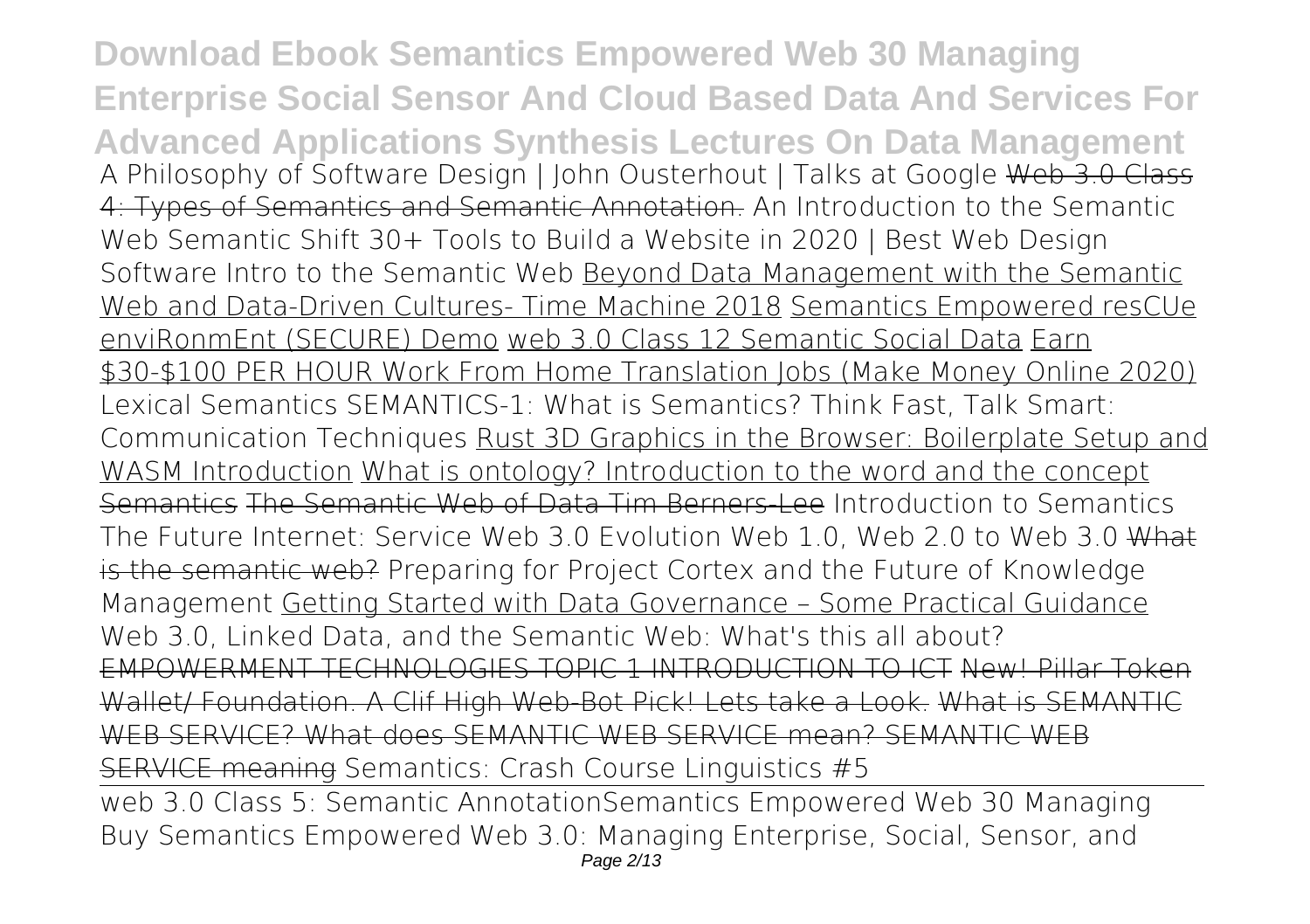**Download Ebook Semantics Empowered Web 30 Managing Enterprise Social Sensor And Cloud Based Data And Services For Advanced Applications Synthesis Lectures On Data Management** Cloud-based Data and Services for Advanced Applications (Synthesis Lectures on Data Management) by Sheth, Amit, Thirunarayan, Krishnaprasad (ISBN: 9781608457168) from Amazon's Book Store. Everyday low prices and free delivery on eligible orders.

**Semantics Empowered Web 3.0: Managing Enterprise, Social ...**

Semantics Empowered Web 3.0 : Managing Enterprise, Social, Sensor, and Cloudbased Data and Services for Advanced Applications. After the traditional documentcentric Web 1.0 and user-generated content focused Web 2.0, Web 3.0 has become a repository of an ever growing variety of Web resources that include data and ...

**Semantics Empowered Web 3.0 : Managing Enterprise, Social ...** This book presents a unified approach to harness and exploit all forms of contemporary Web resources using the core principles of ability to associate meaning with data through conceptual or domain models and semantic descriptions including annotations, and through advanced semantic techniques for search, integration, and analysis.

**Semantics Empowered Web 3.0: Managing Enterprise, Social ...** Request PDF | Semantics Empowered Web 3.0: Managing Enterprise, Social, Sensor, and Cloud-based Data and Services for Advanced Applications | After the Page 3/13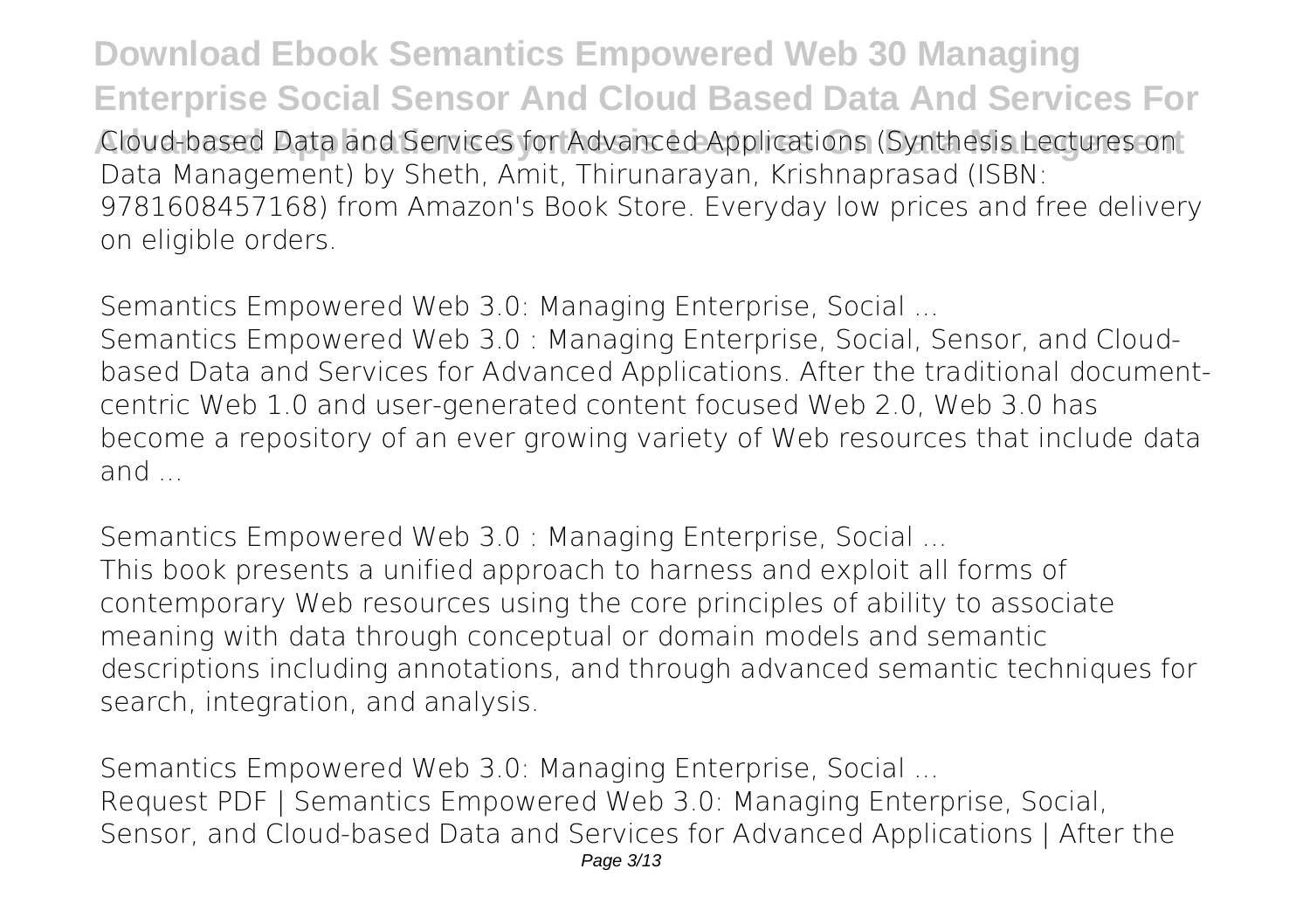**Download Ebook Semantics Empowered Web 30 Managing Enterprise Social Sensor And Cloud Based Data And Services For Advanced Applications Synthesis Lectures On Data Management** traditional document-centric Web 1.0 and ...

**Semantics Empowered Web 3.0: Managing Enterprise, Social ...** Semantics Empowered Web 3.0: Managing Enterprise, Social, Sensor, and Cloudbased Data and Services for Advanced Applications

**Semantics Empowered Web 3.0: Managing Enterprise, Social ...** Semantics Empowered Web 3.0: Managing Enterprise, Social, Sensor, and Cloud-Based Data and Services for Advanced Applications . ... It discusses the use of Semantic Web standards and techniques when appropriate, but also advocates the use of lighter weight, easier to use, and more scalable options when they are more suitable. The authors\u27 ...

**Semantics Empowered Web 3.0: Managing Enterprise, Social ...** ii<sup>1</sup>/<sub>2</sub>ii<sup>1</sup>/2Download Semantics Empowered Web 30 Managing Enterprise Social Sensor And Cloud Based Data And Services For Advanced Applications Synthesis Lectures On Data Management - web is exploding, and is the new baseline for all our internet and technology empowered interactions Importantly, Web 30 is much more It refers to a third generation of internet-based services that collectively ...

 $i\lambda$ <sup>2</sup>  $i\lambda$ Semantics Empowered Web 30 Managing Enterprise ... semantics empowered web 30 managing enterprise social sensor and cloud based Page 4/13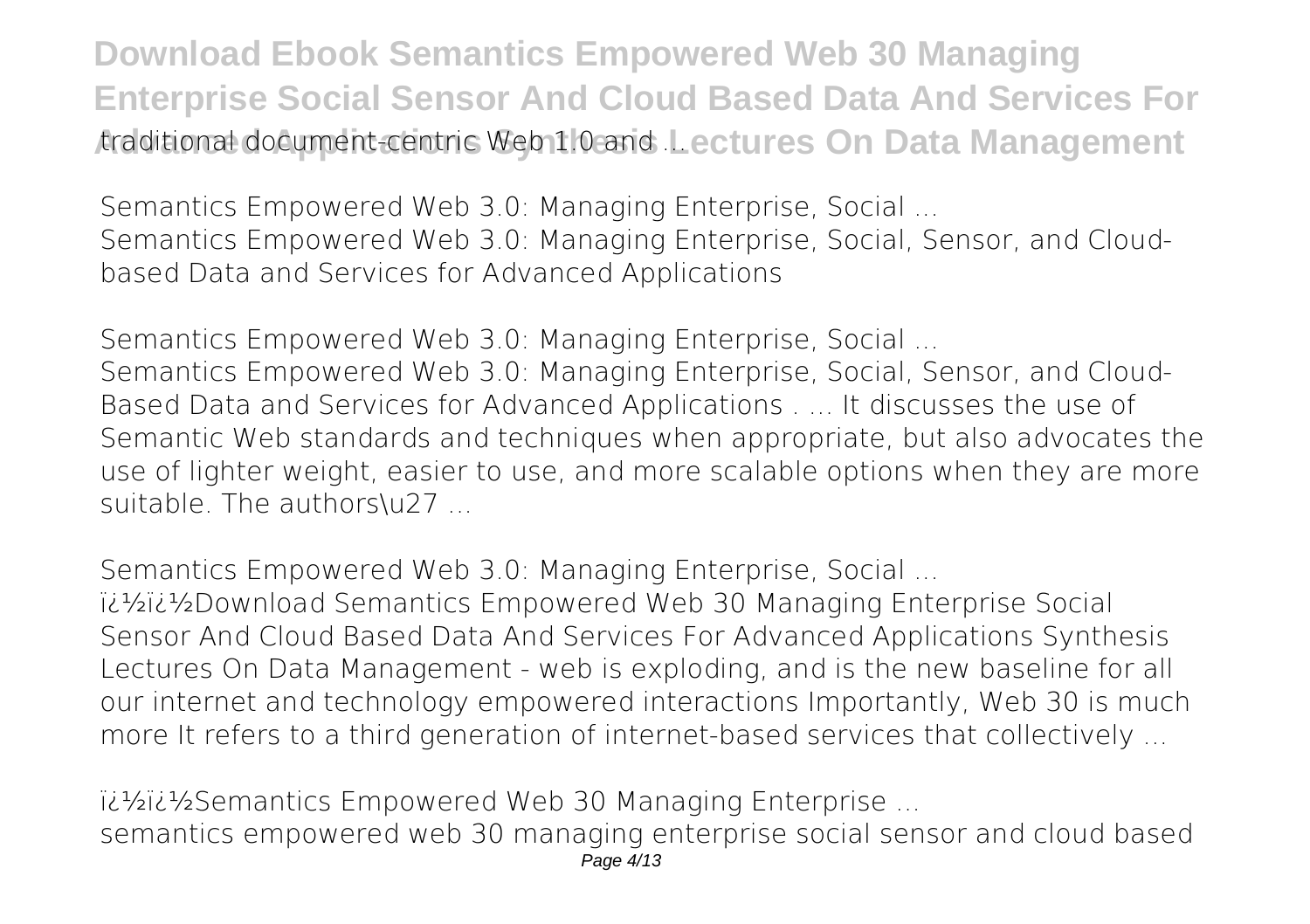**Download Ebook Semantics Empowered Web 30 Managing Enterprise Social Sensor And Cloud Based Data And Services For** data and services for advanced applications abstract after the traditional ement document centric web 10 and user generated content focused web 20 web 30 has become a repository of an ever growing variety of web resources that include data and services associated with enterprises social networks sensors cloud

**101+ Read Book Semantics Empowered Web 30 Managing ...**

Semantics Empowered Web 30 Managing Enterprise Social Sensor And Cloud Based Data And Services For Advanced Applications Synthesis Lectures On Data Management This is likewise one of the factors by obtaining the soft documents of this semantics empowered web 30 managing enterprise social sensor and cloud based data and services for

**Semantics Empowered Web 30 Managing Enterprise Social ...** Amazon.com: Semantics Empowered Web 3.0: Managing Enterprise, Social, Sensor, and Cloud-based Data and Services for Advanced Applications (Synthesis Lectures on Data Management) (9781608457168): Sheth, Amit, Thirunarayan, Krishnaprasad: Books

**Amazon.com: Semantics Empowered Web 3.0: Managing ...**

semantics empowered web 30 managing enterprise social sensor and cloud based data and services for advanced applications abstract after the traditional document centric web 10 and user generated content focused web 20 web 30 has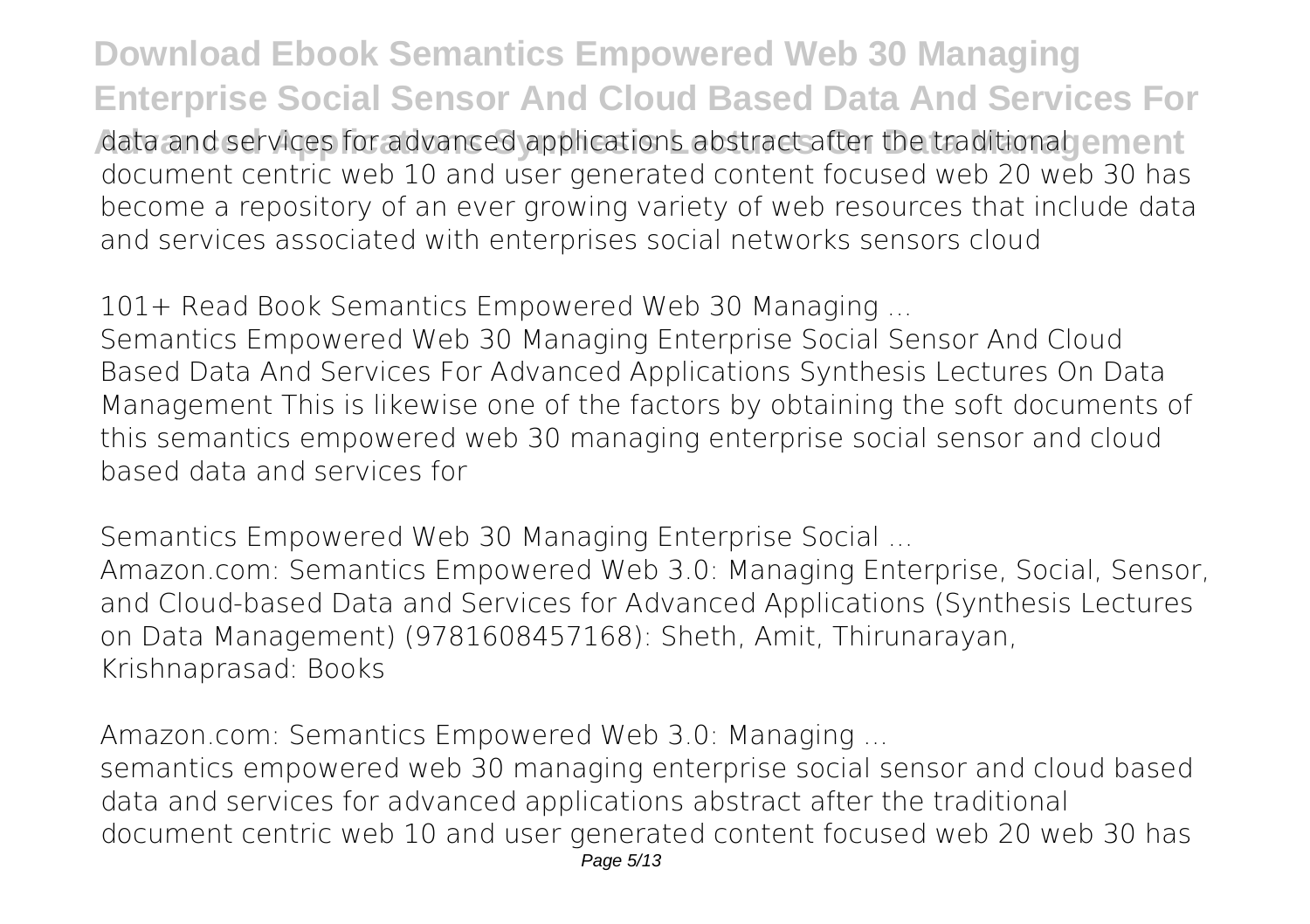**Download Ebook Semantics Empowered Web 30 Managing Enterprise Social Sensor And Cloud Based Data And Services For** become a repository of an ever growing variety of web resources that include data and services associated with enterprises social networks sensors cloud

**10+ Semantics Empowered Web 30 Managing Enterprise Social ...** Get this from a library! Semantics empowered web 3.0 : managing enterprise, social, sensor, and cloud-based data and services for advanced applications. [A Sheth; Krishnaprasad Thirunarayan] -- After the traditional document-centric Web 1.0 and user-generated content focused Web 2.0, Web 3.0 has become a repository of an ever growing variety of Web resources that include data and services ...

**Semantics empowered web 3.0 : managing enterprise, social ...** Semantics Empowered Web 3.0 by Krishnaprasad Thirunarayan, 9781608457168, available at Book Depository with free delivery worldwide.

After the traditional document-centric Web 1.0 and user-generated content focused Web 2.0, Web 3.0 has become a repository of an ever growing variety of Web resources that include data and services associated with enterprises, social networks, sensors, cloud, as well as mobile and other devices that constitute the Internet of Things. These pose unprecedented challenges in terms of heterogeneity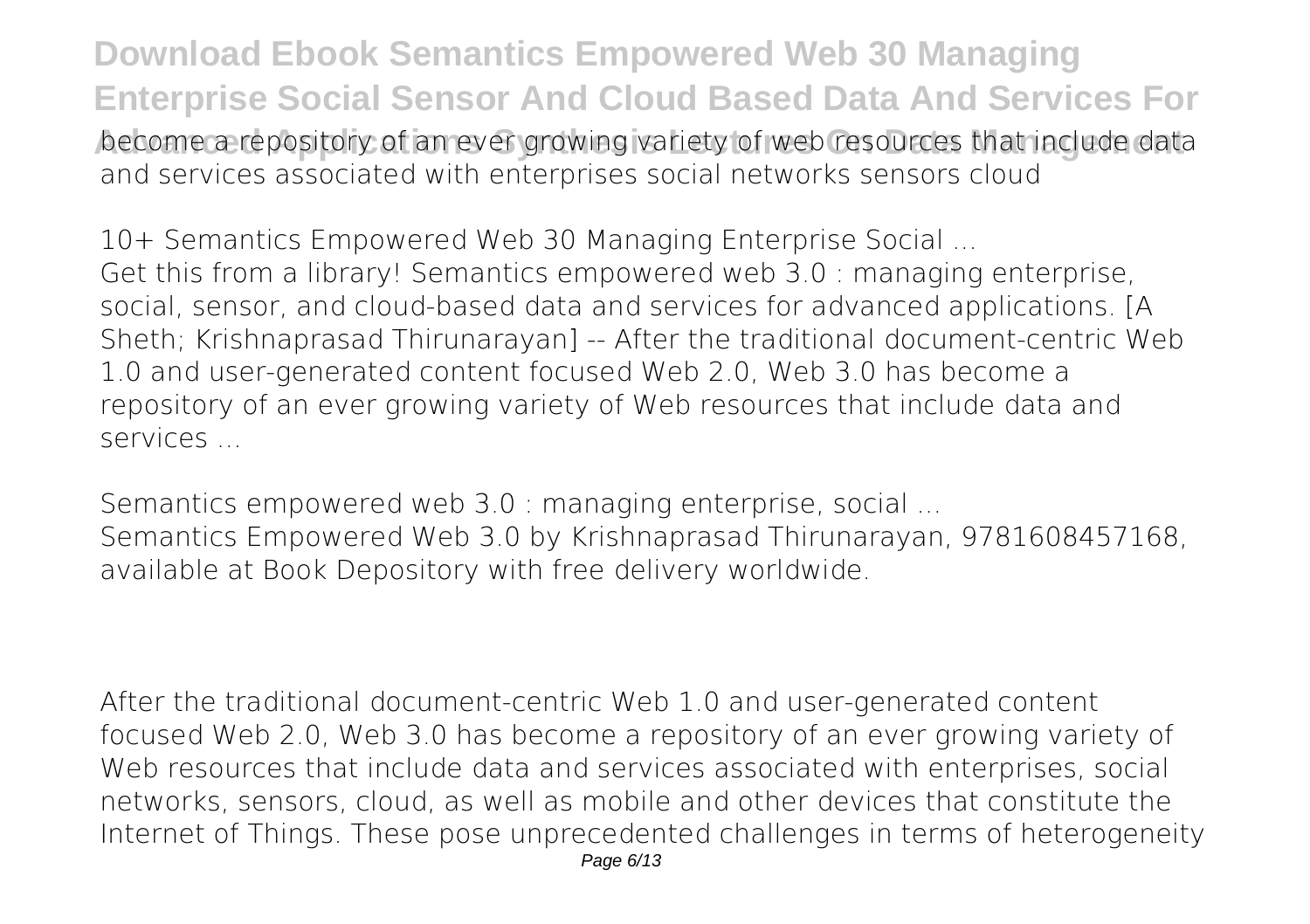## **Download Ebook Semantics Empowered Web 30 Managing Enterprise Social Sensor And Cloud Based Data And Services For**

**Advanced Applications Synthesis Lectures On Data Management** (variety), scale (volume), and continuous changes (velocity), as well as present corresponding opportunities if they can be exploited. Just as semantics has played a critical role in dealing with data heterogeneity in the past to provide interoperability and integration, it is playing an even more critical role in dealing with the challenges and helping users and applications exploit all forms of Web 3.0 data. This book presents a unified approach to harness and exploit all forms of contemporary Web resources using the core principles of ability to associate meaning with data through conceptual or domain models and semantic descriptions including annotations, and through advanced semantic techniques for search, integration, and analysis. It discusses the use of Semantic Web standards and techniques when appropriate, but also advocates the use of lighter weight, easier to use, and more scalable options when they are more suitable. The authors' extensive experience spanning research and prototypes to development of operational applications and commercial technologies and products guide the treatment of the material.

"This book provides an analysis and introduction on the concept of combining the areas of semantic web and web mining, emphasizing semantics in technologies, reasoning, content searching and social media"--Provided by publisher.

This book develops and examines the concepts and strategies for rural empowerment through the formation of a community-driven social knowledge Page 7/13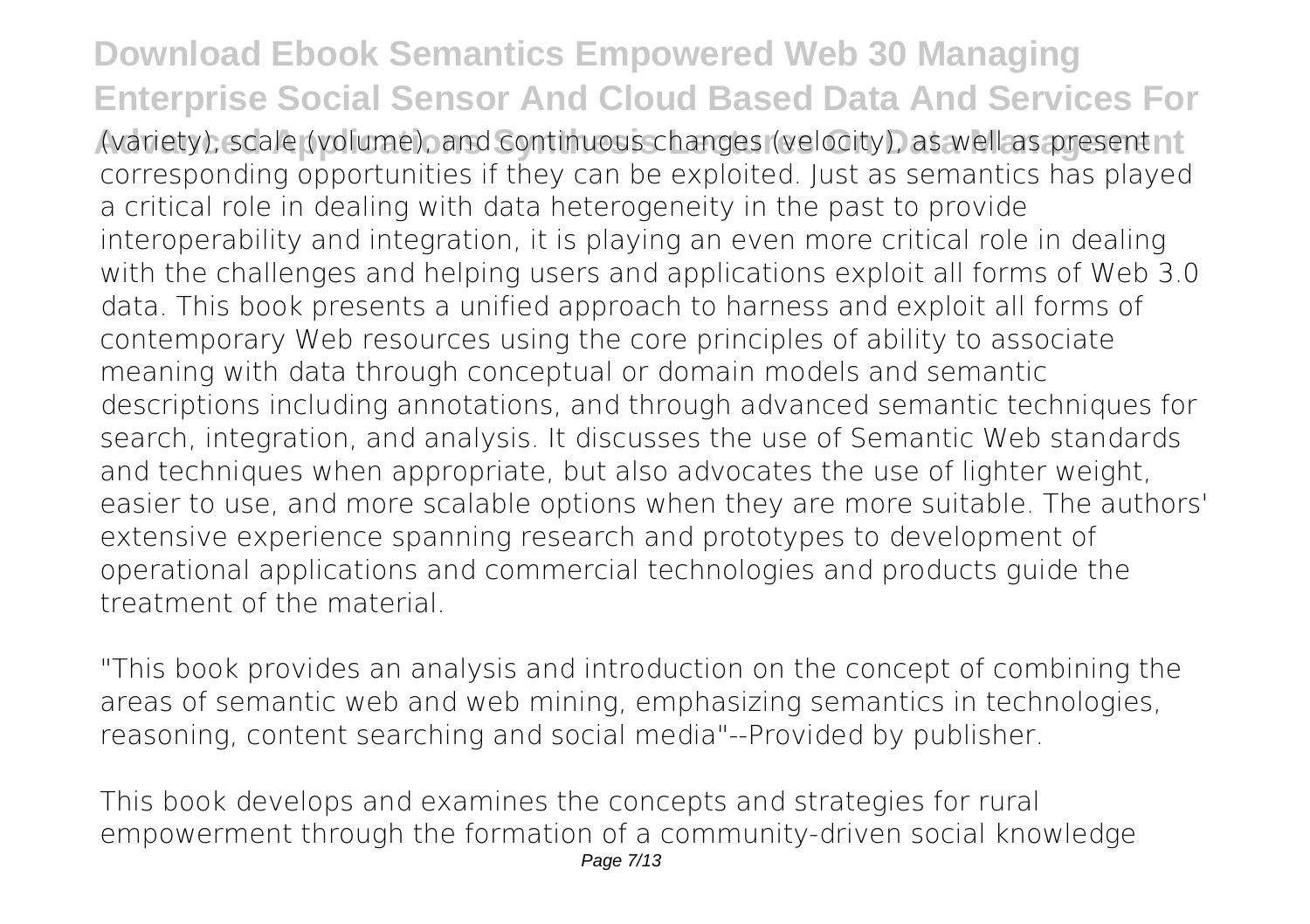## **Download Ebook Semantics Empowered Web 30 Managing Enterprise Social Sensor And Cloud Based Data And Services For**

**Advanced Applications Synthesis Lectures On Data Management** management (SKM) framework aided by social technology. The framework is aimed at mobilizing knowledge resources to bridge the rural–urban knowledge divide while securing rural empowerment using digital connections and social collaborations built on strategies of self-sustenance and self-development. With key empirical findings supplemented by relevant theoretical structures, case studies, illustrative figures and a lucid style, the book combines social technologies and social development to derive a social knowledge management platform. It shows how the proposed SKM framework can enhance knowledge capabilities of rural actors by facilitating connection among rural–urban entities through formation of purposive virtual communities, which allow social agents to create, modify and share content collaboratively. The volume brings forward diverse issues such as conceptual foundations; bridging the rural–urban knowledge and information divide; issues of information and knowledge asymmetry; a knowledge-theoretic perspective of rural empowerment; knowledge capability, freedom of choice and wellbeing, to provide a comprehensive outlook on building a knowledge society through digital empowerment. This book will be useful to scholars and researchers of development studies, rural sociology, management studies, IT/IS, knowledge management and ICT for development, public policy, sociology, political economy and development economics. It will benefit professionals and policymakers, government and nongovernment bodies and international agencies involved with policy decisions related to application of technologies for rural development, social workers and those in the development sector.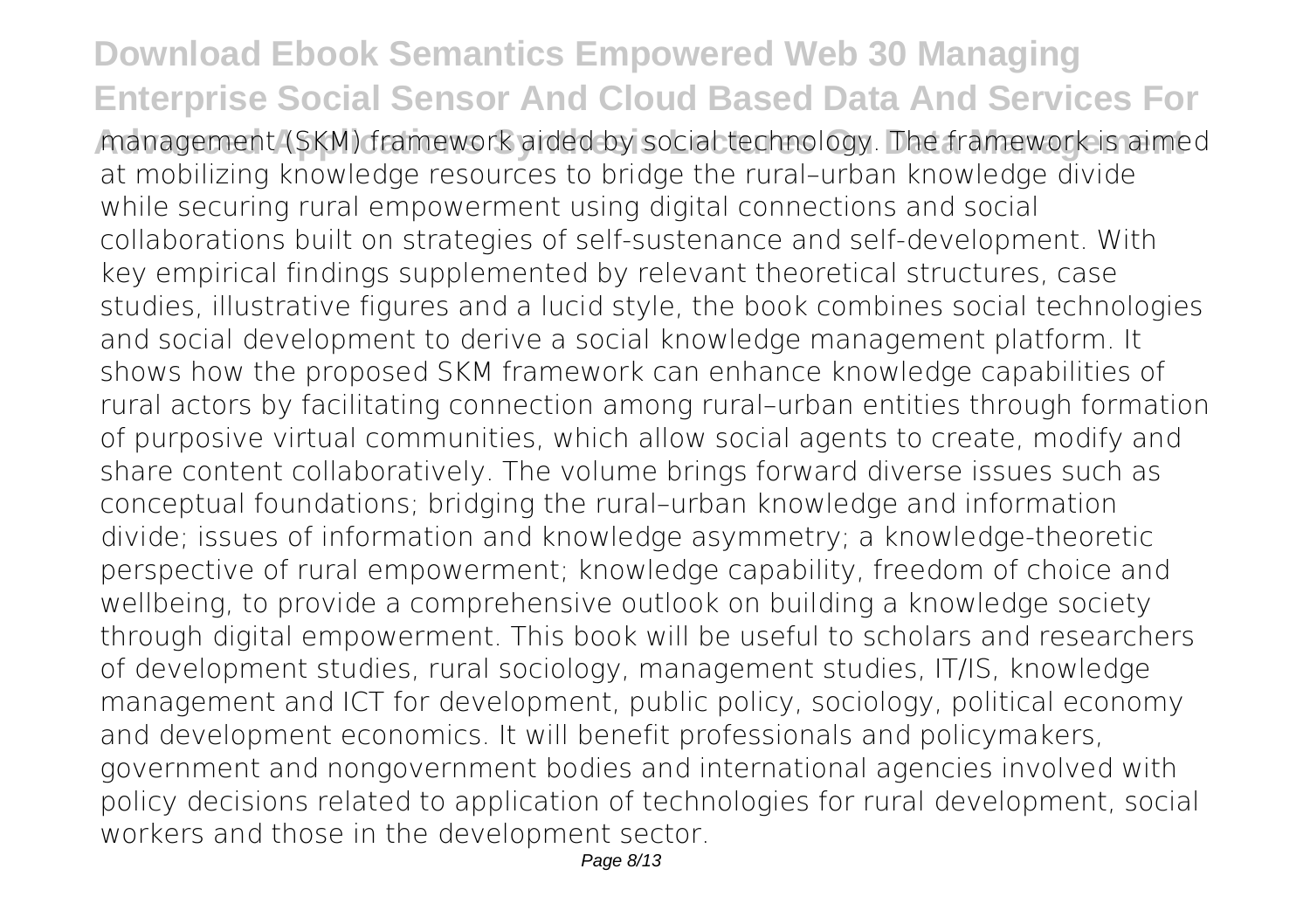**Download Ebook Semantics Empowered Web 30 Managing Enterprise Social Sensor And Cloud Based Data And Services For Advanced Applications Synthesis Lectures On Data Management** Service Composition for the Semantic Web presents an in-depth analysis of aspects related to semantic-enabled Web service modeling and composition. It also covers challenges and solutions to composing Web services on the semantic Web, and proposing a semantic framework for organizing and describing Web services. Service Composition for the Semantic Web describes composability and matching models to check whether semantic Web services can be combined together to avoid unexpected failures at run time, and a set of algorithms that automatically generate detailed descriptions of composite services from high-level specifications of composition requests. The book includes case studies in the areas of digital government and bioinformatics.

The effects of recent economic and financial crises have reached an international scale. A number of different nations have experienced the fallout of these events, calling into question issues of accountability and reform in public management. The Handbook of Research on Modernization and Accountability in Public Sector Management is an essential scholarly publication that focuses on responsibility within public sector institutions and the importance of these institutions being ethical, transparent, and rigorous. Featuring coverage on a broad range of topics, such as corporate social responsibility, e-government, and financial accountability, this publication is geared toward regulatory authorities, researchers, managers, and professionals working in the public domain.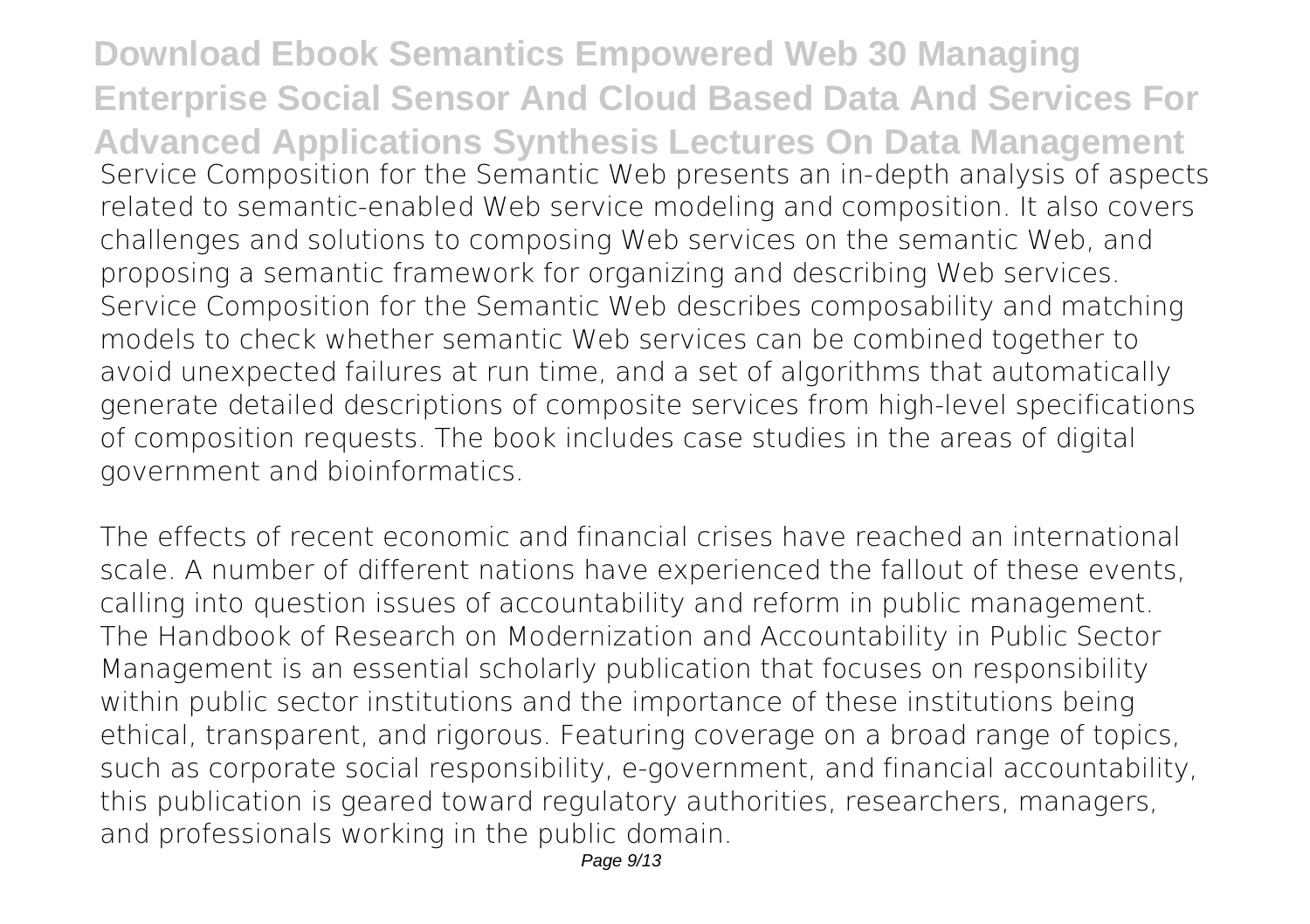**Download Ebook Semantics Empowered Web 30 Managing Enterprise Social Sensor And Cloud Based Data And Services For Advanced Applications Synthesis Lectures On Data Management** This book constitutes the thoroughly refereed postproceedings of the Second International Workshop on Semantic Web and Databases, SWDB 2004, held in Toronto, Canada in August 2004 as a satellite workshop of VLDB 2004. The 14 revised full papers presented together with 2 papers by the invited keynote speakers were carefully selected during two rounds of reviewing and improvement from 47 submissions. Among the topics addressed are data semantics, semantic Web services, service-oriented computing, workflow composition, XML semantics, relational tables, ontologies, semantic Web algebra, heterogeneous data sources, context mediation, OWL, ontology engineering, data integration, semantic Web queries, database queries, and peer-to-peer warehouses.

Activism on the Web examines the everyday tensions that political activists face as they come to terms with the increasingly commercialized nature of web technologies and sheds light on an important, yet under-investigated, dimension of the relationship between contemporary forms of social protest and internet technologies. Drawing on anthropological and ethnographic research amongst three very different political groups in the UK, Italy and Spain, the book argues that activists' everyday internet uses are largely defined by processes of negotiation with digital capitalism. These processes of negotiation are giving rise to a series of collective experiences, which are defined by the tension between activists' democratic needs on one side and the cultural processes reinforced by digital Page 10/13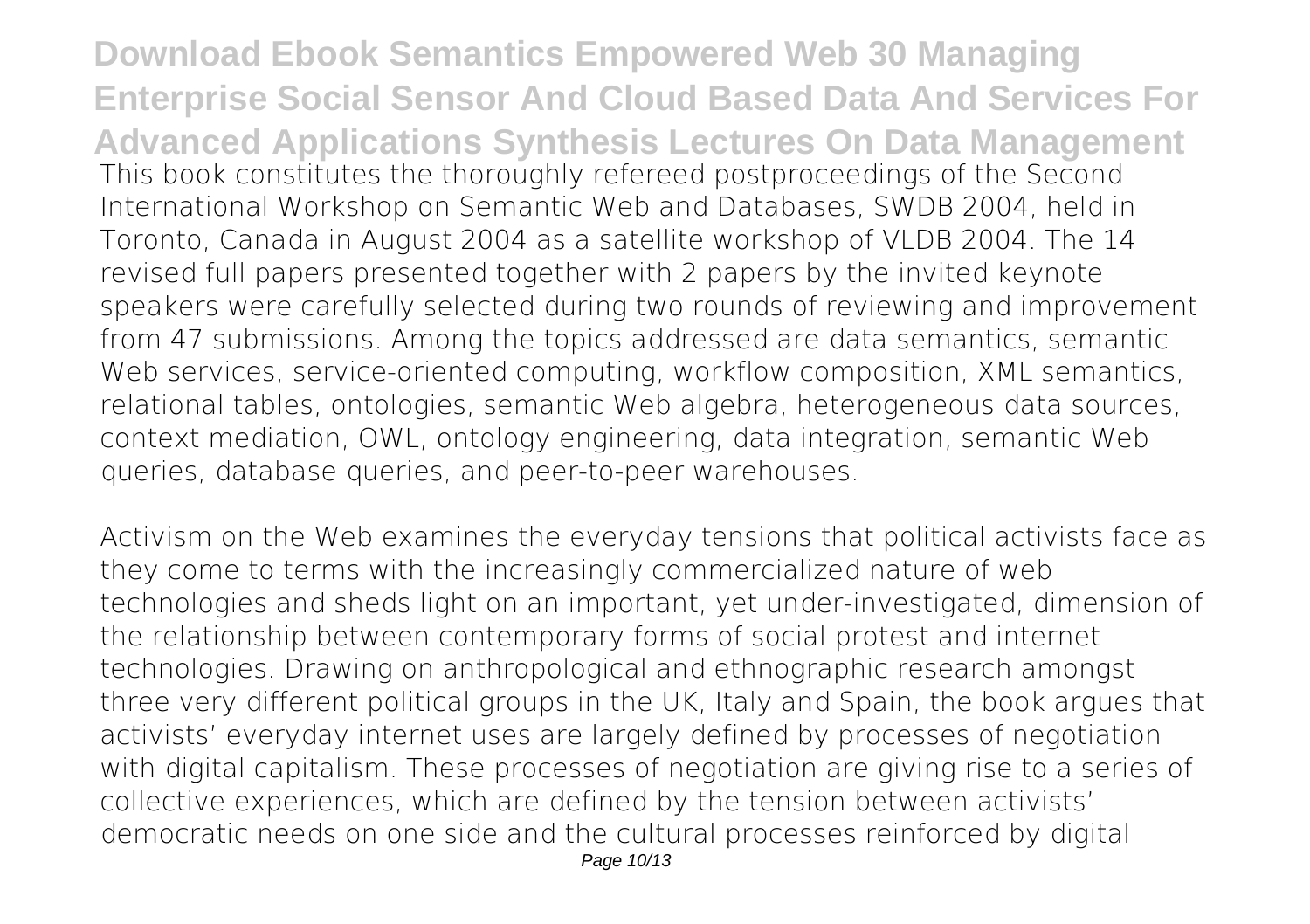**Download Ebook Semantics Empowered Web 30 Managing Enterprise Social Sensor And Cloud Based Data And Services For** capitalism on the other. In looking at the encounter between activist cultures and digital capitalism, the book focuses in particular on the tension created by selfcentered communication processes and networked-individualism, by corporate surveillance and data-mining, and by fast-capitalism and the temporality of immediacy. Activism on the Web suggests that if we want to understand how new technologies are affecting political participation and democratic processes, we should not focus on disruption and novelty, but we should instead explore the complex dialectics between digital discourses and digital practices; between the technical and the social; between the political economy of the web and its lived critique.

This volume contains papers from the technical program of the 7th Extended Semantic Web Conference (ESWC 2010), held from May 30 to June 3, 2010, in Heraklion, Greece. ESWC 2010 presented the latest results in research and applications of Semantic Web technologies. ESWC 2010 built on the success of the former European Semantic Web Conference series, but sought to extend its focus by engaging with other communities within and outside Information and Communication Technologies, in which semantics can play an important role. At the same time, ESWC has become a truly international conference. Semantics of Web content, enriched with domain theories (ontologies), data about Web usage, natural language processing, etc., will enable a Web that p- vides a qualitatively new level of functionality. It will weave together a large network of human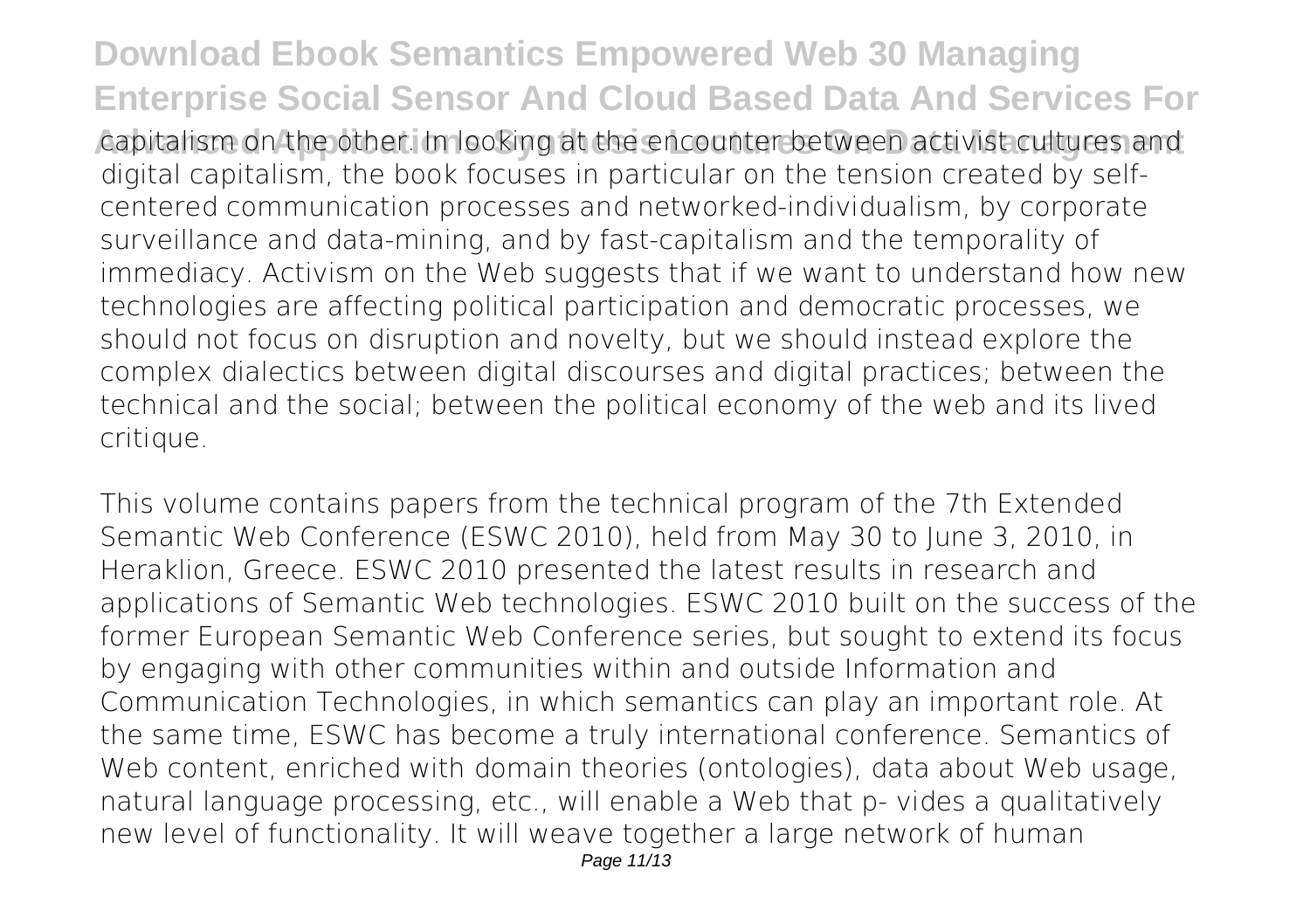**Download Ebook Semantics Empowered Web 30 Managing Enterprise Social Sensor And Cloud Based Data And Services For Advanced Applications Synthesis Lectures On Data Management** knowledge and make this knowledge machine-processable. Various automated services, based on reasoning with metadata and ontologies, will help the users to achieve their goals by accessing and processing infor- tion in machineunderstandable form. This network of knowledge systems will ultimately lead to truly intelligent systems, which will be employed for va- ous complex decisionmaking tasks. Research about Web semantics can bene?t from ideas and crossfertilization with many other areas: arti?cial intelligence, natural language processing, database and information systems, information - trieval, multimedia, distributed systems, social networks, Web engineering, and Web science.

Knowledge is power, but this is especially true for teams carrying out a project. As in other arenas, the effective use of knowledge is possible only if it is readily accessible, well organized, properly analyzed, and competently disseminated to meet the project needs. Knowledge gained from project failures or successes is vital for the long term sustainability of organizations to compete in the business environment. This book focuses on the proper access and delivery methods for explicit knowledge in projects and also concentrates on tacit knowledge unknown and unavailable to most people in project environments. Every project is unique with start and end dates, detailed project plan, budget, schedule, human resources, and deliverables, and all these areas have a high volume of rich knowledge. Knowledge is created and flows through all nine project knowledge areas: Project Integration Management; Project Scope Management; Project Time Page 12/13